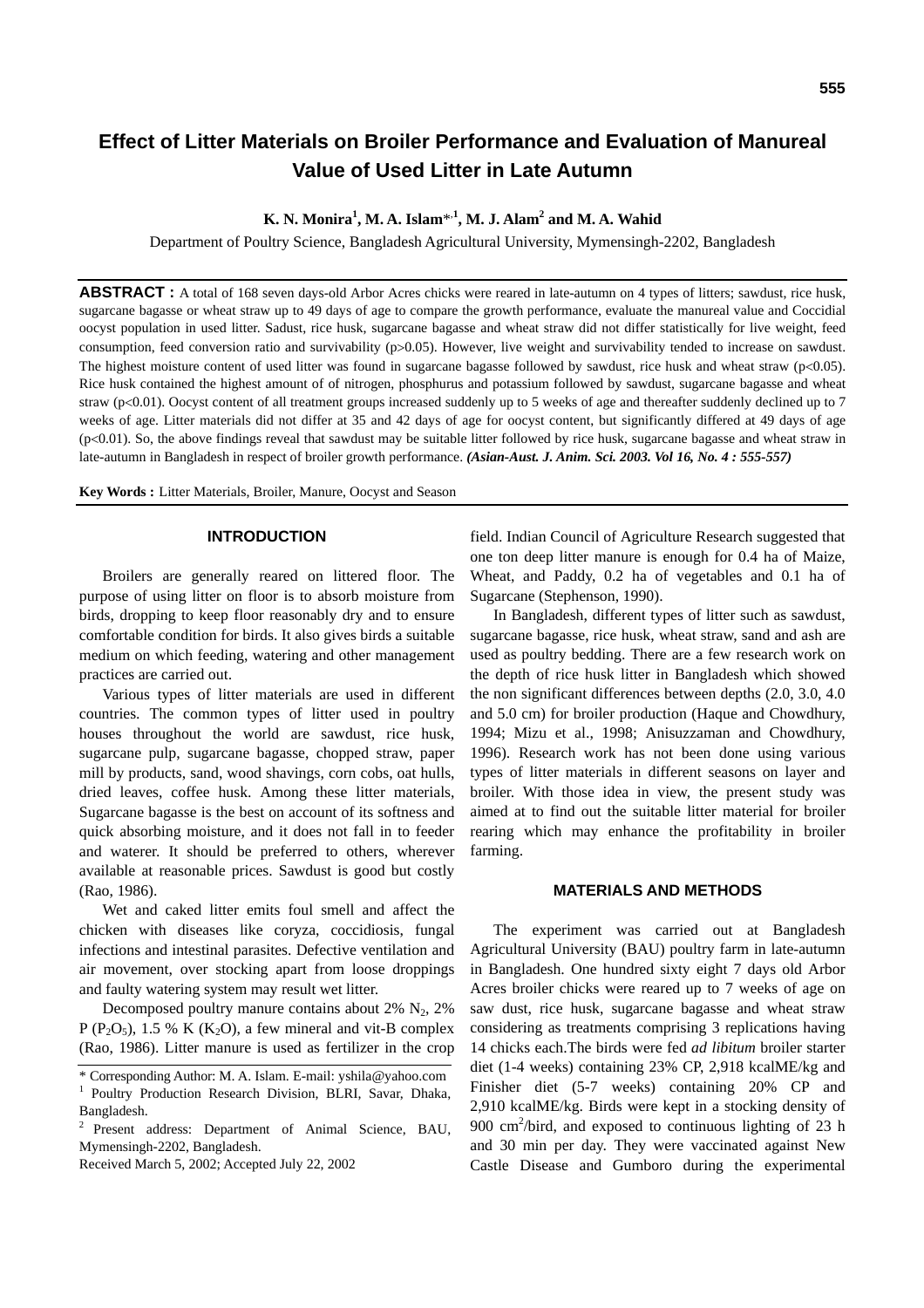period. One (80 cm×8 cm×5 cm) linear feeder and one round waterer with a capacity of 3 litters provided for 14 birds in each replication.

Laboratory analysis for manureal value were performed in the Department of Agricultural Chemistry and Parasitology at BAU, Mymensingh. Nitrogen content of litter was estimated by Kjeldahl method and phosphorus was determined by Spectrophotometer from prepared extract and by developing blue colour of the phosphomolydate complex. Potassium content was determined with the help of flame emission Spectrophotometer in the Laboratory of Agricultural Chemistry, BAU, Mymensingh. Coccidial Oocyst was counted by following method of Karim et al. (1994) in the Laboratory of Parasitology Department, BAU, Bangladesh.

Initial body weight, and at the end of each week body weight and feed intake were recorded replication wise. No. of dead birds when occurred, moisture content of litters at 49 days of age and daily two times temperature and relative humidity were recorded. Moisture, nitrogen, phosphorus, potassium and oocyst content of different litter materials at the end of experiment were recorded replication wise.

Data were analyzed using Completely Randomized Design (CRD) with the help of computer SPSS package programme.

#### **RESULTS AND DISCUSSION**

#### **Growth performance**

Birds reared on different litter materials showed nonsignificant differences for live weight, feed intake, feed conversion ratio (FCR) and livability at 49 days of age (Table 1). However, it was found that birds reared on Sawdust gained the highest body weight followed by those on wheat straw, sugarcane bagasse and rice husk. The body weight of birds reared on Rice husk and Sugarcane bagasse was very close to each other. Feed intake of the birds reared on different litter materials was more or less similar  $(p>0.05)$ , although birds on sawdust consumed the highest amount of feed. The data showed that the feed conversion efficiency was almost similar among litter materials (p>0.05). However, birds reared on rice husk had the highest feed conversion efficiency, followed by sugarcane

bagasse, saw dust and wheat straw.

Though the survivability was statistically similar (p>0.05) on 4 litter treatment groups, it was tended to be higher on saw dust and rice husk (100%) than on sugarcane bagasse and wheat straw (95%).

Body weight tended to increase on sawdust treatment group but it was very closed to rice husk and sugarcane bagasse and wheat straw treatment groups. It is in agreement with Davasgaium et al. (1997). They found the highest body weight on Sawdust than on Sugarcane bagasse, wood shavings and mixture of bagasse and wood shavings. But it was contradictory with Shakila and Naidu (1998), they got the lowest body weight on Saw dust compared to groundnut hulls, rice husk, chopped straw litters. Feed consumption in all the treatment groups was similar (p>0.05), but feed consumption tended to increase on sawdust treatment group during the experimental period, supported by Hussain et al. (1996). This findings contradicted with Anisuzzaman and Chowdhury (1996), who found the significantly higher feed consumption on rice husk followed by saw dust, chopped wheat straw and sand respectively.

The result on feed conversion efficiency was statistically similar in birds reared on different types of litter was in agreement with Hussain et al. (1996), and Malone et al. (1991). It was tended to improve on rice husk followed by sugarcane bagasse, sawdust and wheat straw, which was contradicted with Anisuzzaman and Chowdhury (1996), who found the lowest feed conversion efficiency on rice husk than those on sawdust, chopped wheat straw and sand.

The non-significant difference for livability was obtained that was not attributable to the influences of litter materials. However, the better livability was found on sawdust and rice husk (100%) which was supported by Hussain et al. (1996) and Kassid and Coleman (1990).

The average recorded temperature and Relative humidity were 27.85°C and 76.73% respectively during experimental period.

## **Manureal value of used litter (N, P and K content)**

Sugarcane bagasse contained the highest percentage of moisture followed by sawdust, rice husk and wheat straw (p<0.05) (Table 2). The significant difference was found for

**Table 1.** Performance of broilers reared on four types of litters up to 49 days of age

|                                   | Types of litter |           |                      |             |                   | Level of     |
|-----------------------------------|-----------------|-----------|----------------------|-------------|-------------------|--------------|
| Parameters                        | Sawdust         | Rice husk | Sugarcane<br>bagasse | Wheat straw | <b>SED</b> values | significance |
| Live weight $(g/bird)$            | 1.709.00        | 1.602.00  | 1.610.00             | 1.628.00    | 29.42             | NS           |
| Feed consumption (g/bird)         | 4,373.00        | 4.031.00  | 4.081.00             | 4.169.00    | 90.18             | NS           |
| Feed conversion ratio (feed:gain) | 2.56            | 2.52      | 2.53                 | 2.56        | 0.05              | NS           |
| Livability $(\%)$                 | 100.00          | 100.00    | 95.00                | 95.00       | 2.38              | NS           |
|                                   |                 |           |                      |             |                   |              |

NS, p>0.05.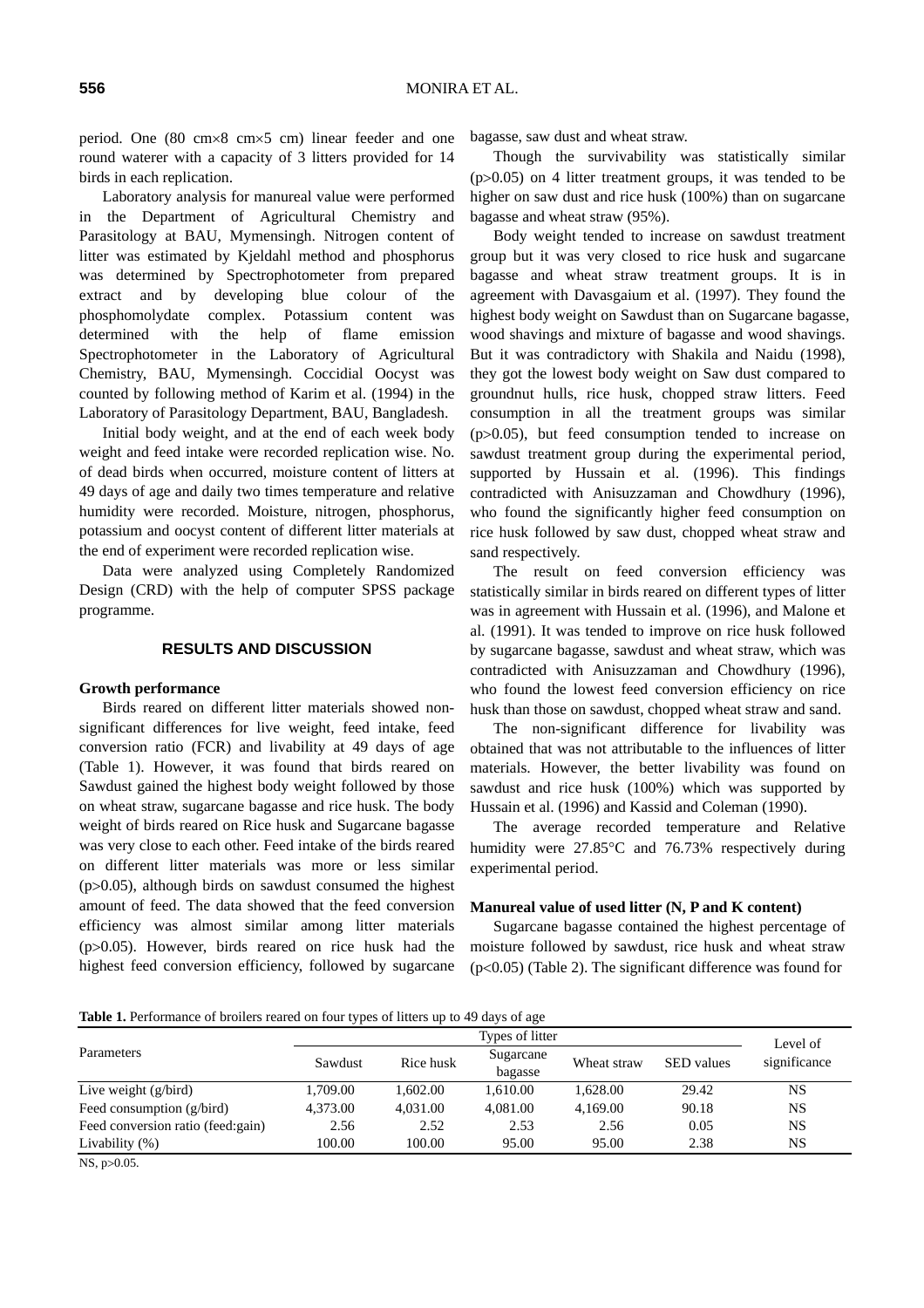| Parameter               |              |                   |                   |                    |                       |
|-------------------------|--------------|-------------------|-------------------|--------------------|-----------------------|
|                         | Sawdust      | Rice husk         | Sugarcane bagasse | Wheat straw        | Level of significance |
| Moisture content $(\%)$ | $25.54^{ab}$ | $21.60^{\circ}$   | $30.24^{\rm a}$   | 20.87 <sup>b</sup> | ∗                     |
| Nitrogen $(\%)$         | $3.04^{b}$   | $3.55^{\rm a}$    | $2.52^{\circ}$    | $2.35^{\circ}$     | $**$                  |
| Phosphorus $(\%)$       | $1.07^{b}$   | $1.25^{\text{a}}$ | 1.02 <sup>c</sup> | 0.90 <sup>d</sup>  | **                    |
| Potassium (%)           | $0.18^{b}$   | 0.21 <sup>a</sup> | $0.14^{\circ}$    | $0.14^{\circ}$     | $**$                  |

**Table 2.** Manureal value of used litter

\* p<0.05; \*\* p<0.01. a,b,c,d Values with different superscripts in same row are significantly different.

|  | Table 3. Oocyst content per treatment of used litter |
|--|------------------------------------------------------|
|--|------------------------------------------------------|

| Age in days |                 | Types of litter  |                     |                 |                       |  |
|-------------|-----------------|------------------|---------------------|-----------------|-----------------------|--|
|             | Sawdust         | Rice husk        | Sugarcane bagasse   | Wheat straw     | Level of significance |  |
| 21          | $138.5^{\circ}$ | 137.8°           | $193.5^{\circ}$     | $175.2^{ab}$    | ∗                     |  |
| 28          | $2457^{\rm b}$  | $2161^{\circ}$   | $2849$ <sup>a</sup> | $2035^{\circ}$  | **                    |  |
| 35          | $2161^{\circ}$  | $2457^{\rm b}$   | $2849$ <sup>a</sup> | $2035^{\circ}$  | NS                    |  |
| 42          | $305.9^{bc}$    | 350 <sup>a</sup> | $296.4^{\circ}$     | $338.1^{ab}$    | NS                    |  |
| 49          | $608.4^{\rm a}$ | $558.5^{\circ}$  | $252.8^{b}$         | $567.0^{\circ}$ | ***                   |  |

NS, p>0.05; \* p<0.05; \*\* p<0.01; \*\*\* p<0.001.<br>
a,b,c Values with different superscripts in same row are significantly different.

nitrogen, phosphorus and potassium content among different types of used litter  $(p<0.01)$ .

The nitrogen, phosphorus and potassium contents of the used litter differed significantly, data were higher than the findings of Babu et al. (1993) who found 2.50% N, 0.98% P and 0.75% K respectively. In this study used rice husk appeared to be best manure in respect of nitrogen, phosphorus and potassium content.

#### **Oocyst content of used litter**

Oocyst content of used litter gradually increased and reached a peak between 4 and 5 weeks of age, declined rapidly to a very minimum at 7 weeks of age (Table 3). At 7 weeks of age, oocyst content was highest in saw dust followed by wheat straw, rice husk and sugarcane bagasse.

The oocyst population was found to be peak at 4 and 5 weeks of age, and declined at 7 weeks of age. In this period it was found to be highest in sugarcane bagasse, intermediate in rice husk and the lowest in wheat straw and sawdust which was consistent with Long et al. (1975), Karim et al. (1994) and Mizu et al. (1998). They found the higher oocyst population at 4-6 weeks of age.

#### **REFERENCES**

- Anisuzzamaan, M. and S. D. Chowdhury. 1996. Use of four types of litter for rearing broilers. Br. Poult. Sci. 37:541-545.
- Babu, L. K., G. Sahoo, S. C. Mishra, P. R. Mishra and J. B. Nayak. 1993. Effect of litter thickness on the hygiene and mineral value of Poultry litter. Indian J. Poult. Sci. 28(1):71-73.
- Davasgaium, M. M., A. A. Boodoo, J. A. Lobuette, D. Y. Bachraz, N. Sukurdeep and B. D. Seebaluck. 1997. Use of bagasse as a potential source of litter materials for broiler production. Proceedings of Second annual meeting of Agricultural Scientists, Reduit, Mauritius, 139-145.
- Hussain, S. A., S. Zahid, S. Akhter and K. Salam. 1996. Effect of different types of litter materials on the performance of broilers. Pakistan J. of Zoology. 28(2):181-182.
- Karim, M. J., N. Begum and M. S. R. Khan. 1994. Prevalence of Coccidiosis in broilers on two farms in Bangladesh. Pakistan J. of Scientific and Industrial Research. 37(8):339-341.
- Kassid, I. F. H. and T. H. Coleman. 1990. The effect of using anaphage (D. P. W.) or shavings as litter. Poult. Abstr. 16:54.
- Long, P. L., R. V. Tompkins and B. T. Millard. 1975. Evaluation of infection by the examination of broiler house litter for oocysts. Avian Pathology. 287-294.
- Malone, G. W., H. D. Tilmon and R.W. Taylor. 1991. Evaluation of Kenaf core for broiler litter. Poult. Sci. 69(12):2064-2067.
- Mizu, M. M. R., S. D. Chowdhury, M. J. Karim and S. C. Debnath. 1998. Influence of rice husk litter on broiler performance , litter dampness and its Coccidial oocysts population during winter. Asian-Aus. J. Anim. Sci. 11(4):450-454.
- Rao, V. S. R. 1986. Litter-Its management and utility in broiler. Poult. Advis. 19(7-12):31-40.
- Shakila, S. and M. A. Naidu. 1998. A study on the performance of the broiler on different litter materials. Indian Vet. J. 78 (8):705-707.
- Stephenson, A. H., T. A. McCaskey and B. G. Ruffin. 1990. A survey of broiler litter composition and potential value as a nutrient resources. Biological wastes. 43(1):1-9.